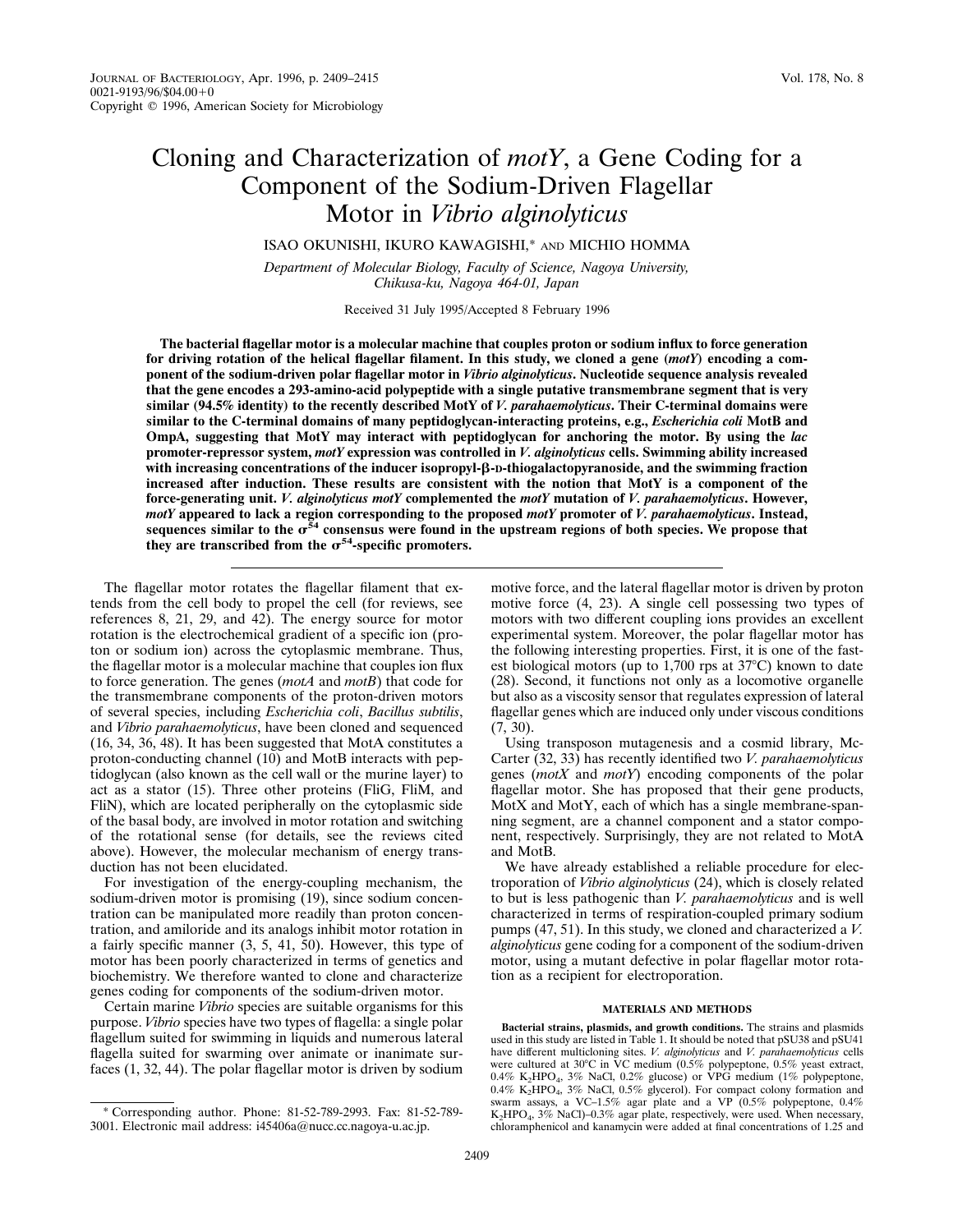TABLE 1. Bacterial strains and plasmids used

| Strain or<br>plasmid           | Genotype or description <sup>a</sup>                                                                | Reference<br>or source |
|--------------------------------|-----------------------------------------------------------------------------------------------------|------------------------|
| V. alginolyticus               |                                                                                                     |                        |
| strains                        |                                                                                                     |                        |
| 138-2                          | Wild type                                                                                           | 52                     |
| VIK4                           | 138-2 <i>rif</i> (Rif <sup>r</sup> Pof <sup>+</sup> Laf <sup>+</sup> )                              | This work              |
| VIO5                           | VIK4 <i>laf</i> (Pof <sup>+</sup> Laf <sup>-</sup> )                                                | This work              |
| VIO542                         | VIO5 $motY$ (Pom <sup>-</sup> Laf <sup>-</sup> )                                                    | This work              |
| V. parahaemolyticus<br>strains |                                                                                                     |                        |
| <b>BB22</b>                    | Wild type                                                                                           | 7                      |
| LM4170                         | lafX313::lux motX118::mini-Mu lac<br>$(Tet^s)$                                                      | 33                     |
| LM4171                         | lafX313::lux motY141::mini-Mu lac<br>$(Tet^s)$                                                      | 32                     |
| E. coli strains                |                                                                                                     |                        |
| DH5 $\alpha$                   | recA1 hsdR17 endA1 supE44 thi-1<br>relA1 gyrA96 $\Delta$ (argF-lacZYA)U169<br>φ80dlacZΔM15          | 18                     |
| XL1-Blue                       | recA1 hsdR17 endA1 supE44 ∆(lac-<br>$proAB)$ (F'::Tn10 proAB<br>$lacIqZ\Delta M15$                  | Stratagene             |
| S <sub>17</sub> -1             | recA hsdR thi pro ara<br>$RP-4-2-Tc::Mu-Km::Tn7 (Tpr Smr)$                                          | 46                     |
| Plasmids                       |                                                                                                     |                        |
| pSU21                          | cat (Cm <sup>r</sup> ) $P_{lac}$ lacZ $\alpha$                                                      | 6                      |
| pSU38                          | kan (Km <sup>r</sup> ) P <sub>lac</sub> lacZ $\alpha$ (MCS different<br>from that in pSU21)         | 6                      |
| pSU41                          | kan (Km <sup>r</sup> ) P <sub>lac</sub> lacZ $\alpha$ (MCS same as<br>that in $pSU(21)$             | 6                      |
| pIO <sub>2</sub>               | pSU21 20-kb SalI fragment ( $motY^+$ )                                                              | This work              |
| pIO3                           | pSU21 0.4- and 6.0-kb HindIII frag-<br>ments $(motY^+)$                                             | This work              |
| pIO5                           | pSU21 977-bp HindIII-SphI fragment<br>$(motY^+)$                                                    | This work              |
| pIO <sub>6</sub>               | pSU38 1.0-kb HindIII-XbaI fragment<br>$(motY^+)$                                                    | This work              |
| pIO7                           | pSU41 1.0-kb HindIII-XbaI fragment<br>$(motY^+)$                                                    | This work              |
| pMMB206                        | IncQ lacI <sup>q</sup> $\Delta bla$ cat (Cm <sup>r</sup> ) P <sub>tac-lac</sub><br>$lacZ\alpha$ rmB | 37                     |

a Cm<sup>r</sup>, chloramphenicol resistant; Km<sup>r</sup>, kanamycin resistant; MCS, multicloning site; P*lac*, *lac* promoter; P*tac-lac*, tandemly located *tac* and *lac* promoters; Rif<sup>r</sup> , rifampin resistant; Sm<sup>r</sup>, streptomycin resistant; Tet<sup>s</sup>, tetracycline sensitive; Tp<sup>r</sup>, trimethoprim resistant.

100  $\mu$ g/ml, respectively. *E. coli* cells were cultured at 30°C in LB medium (1%) tryptone,  $0.5\%$  yeast extract,  $0.5\%$  NaCl) or  $2\times$  YT medium (1.6% tryptone,  $1\%$ yeast extract, 0.5% NaCl).

**Isolation of Laf**<sup>2</sup> **and Pom**<sup>2</sup> **mutants.** An overnight culture of *V. alginolyticus* cells was inoculated into 1.5 ml of VC medium (1:50 dilution) and cultured for 2 h at  $30^{\circ}$ C with vigorous shaking. Cells were harvested by centrifugation (5,000  $\times g$  for 5 min) at room temperature and washed with 1 ml of ice-cold minimal AV medium [3% NaCl, 1.05% K<sub>2</sub>HPO<sub>4</sub>, 0.45% KH<sub>2</sub>PO<sub>4</sub>, 0.1% (NH<sub>4</sub>)<sub>2</sub>SO<sub>4</sub>,  $0.05\%$  sodium citrate]. Cells were resuspended in 1 ml of minimal AV, and 15  $\mu$ l of ethyl methanesulfonate was added. The suspension was incubated at  $30^{\circ}$ C for 1 h with gentle shaking. Cells were washed twice with 1 ml of minimal AV medium and resuspended in 10 ml of VC medium. This suspension was divided into 10 test tubes and cultured overnight. About 5  $\mu$ l of each culture was spotted at the center of a VC–1.5% agar or VM–0.3% agar plate, and the center of the swarm was picked for single-colony isolation. Single colonies were inoculated on plates to test for swimming or swarming abilities.

**Measurement of motility.** A fresh overnight culture was inoculated into VPG medium (1:30 dilution) supplemented, if necessary, with 1.25  $\mu$ g of chloramphenicol per ml and cultured for 3 h. Cells were harvested and suspended in TNM buffer (50 mM Tris-HCl [pH 7.5], 5 mM glucose, 5 mM MgCl<sub>2</sub>, 50 mM<br>NaCl, 250 mM KCl) supplemented with 10 mM 1-serine, a chemoattractant. Addition of 10 mM serine suppressed the directional change of swimming for at least 1 min. When the Na<sup>+</sup> concentration in the medium was varied, KCl was added to keep the salt concentration constant. Swimming speed and motile fraction of the cells were measured by the photographic method described previously (20).

**Electroporation.** Transformation of *Vibrio* cells by electroporation was carried out as described previously (24). In brief, *Vibrio* cells harvested at late exponential to early stationary phase were subjected to osmotic shock to remove the periplasmic DNase and were washed thoroughly with 10 mM MgSO<sub>4</sub>. Plasmids having the P15A replicon and the chloramphenicol or kanamycin resistance gene were used for vectors. Electroporation was performed with a Gene Pulser electroporation apparatus (Japan Bio-Rad Laboratories, Tokyo, Japan) at an electric field strength of between 5.0 and 7.5 kV/cm.

**DNA sequencing and PCR.** The nucleotide sequence was determined by the dideoxy-chain termination method, using a Sequenase version 2.0 DNA sequencing kit (United States Biochemical Corp., Cleveland, Ohio). [a-32P]dCTP (3 mCi/mmol; Amersham Japan, Tokyo, Japan) was used for radioactive labeling.

Oligonucleotide primers for PCR were synthesized at the Center for Gene Research at Nagoya University. PCR amplification was carried out with the TaKaRa Taq kit (Takara Shuzo, Kyoto, Japan) and Thermal Cycler (Perkin-Elmer Japan, Chiba, Japan) as recommended by the distributors. Reactions were repeated for 25 cycles of 30 s at 94 $^{\circ}$ C, 60 s at 60 $^{\circ}$ C, and 60 s at 72 $^{\circ}$ C. The PCR products were analyzed by 1.7% agarose gel electrophoresis.

**Conjugation.** Aliquots (20 μl each) of fresh overnight cultures of *E. coli* S17-1 cells carrying plasmid pMMB206 (donor) and VIO54 cells carrying plasmid pIO6 or pIO7 (recipient) were mixed on a VC-1.5% agar plate and incubated at  $30^{\circ}$ C overnight. Cells were scraped from the plate and suspended in 100  $\mu$ l of VC medium. To select transconjugants, the suspension was plated on a VC–1.5% agar plate supplemented with 1.25  $\mu$ g of chloramphenicol per ml and 100  $\mu$ g of kanamycin per ml. As a control, the cultures of the donor and recipient were plated separately on VC–1.5% agar plates containing the two antibiotics. Neither VIO542/pIO6, VIO542/pIO7, nor  $\hat{S}$ 17-1/pMMB206 cells grew on the selection plate.

**Nucleotide sequence accession number.** The sequence data reported in this paper have been deposited in the GenBank database.

## **RESULTS**

**Cloning of a** *pom* **gene required for polar flagellar rotation.** We isolated *pom* (polar flagellar motility) mutants, which have paralyzed polar flagella, from strain VIO5, which is defective in<br>lateral flagellar formation (Pof<sup>+</sup> Laf<sup>-</sup>; Pof for polar flagellation and Laf for lateral flagellation). VIO5 cells were mutagenized with ethyl methanesulfonate, and 65 mutants that could not spread in a VP–0.3% agar plate were isolated. We observed these mutant cells by high-intensity dark-field microscopy and identified four *pom* mutants. One of them, strain VIO542, was used as a recipient for shotgun cloning.

Plasmid pSU21 and chromosomal DNA from *V. alginolyticus* 138-2 were digested with *Eco*RI, *Sal*I, or *Hin*dIII and ligated. These DNA libraries were transferred into VIO542 cells by electroporation, and the cells were plated onto a VC–1.5% agar plate supplemented with chloramphenicol. Colonies were then inoculated on a VP–0.3% agar plate containing chloramphenicol. Two colonies that spread in the plates were isolated, and the plasmid DNA from these clones was recovered. They contained the same 20-kb *Sal*I fragment. One of them was named pIO2 and used for further analysis. When plasmid pIO2 was introduced into VIO542 cells, the resulting cells spread in a VP–0.3% agar plate as fast as wild-type cells. Therefore, we concluded that the *Sal*I fragment contains the *pom* gene that is defective in VIO542.

We then subcloned the *pom*<sup>+</sup> DNA fragment. Plasmid pIO2 DNA was digested with *Hin*dIII and ligated. The ligation mixture was introduced into VIO542 cells, and 22 clones that spread in a VP–0.3% agar plate containing chloramphenicol were isolated. Three of the *pom*<sup>+</sup> clones were found to carry plasmids containing two *Hin*dIII (5.6- and 0.4-kb) fragments. One of the plasmids was named pIO3 (Fig. 1A). It should be noted that the two *Hin*dIII fragments and the *Hin*dIII-*Sal*I fragment may not be contiguous on the *Vibrio* chromosome. Various deletion derivatives were constructed from plasmid pIO3 (Fig. 1A). The complementation assays using the resulting plasmids located the *pom* gene in the 977-bp *Hin*dIII-*Sph*I fragment (Fig. 1A and B). The plasmid containing the fragment was named pIO5.

VIO542 cells carrying plasmid pIO303 or pIO304 did not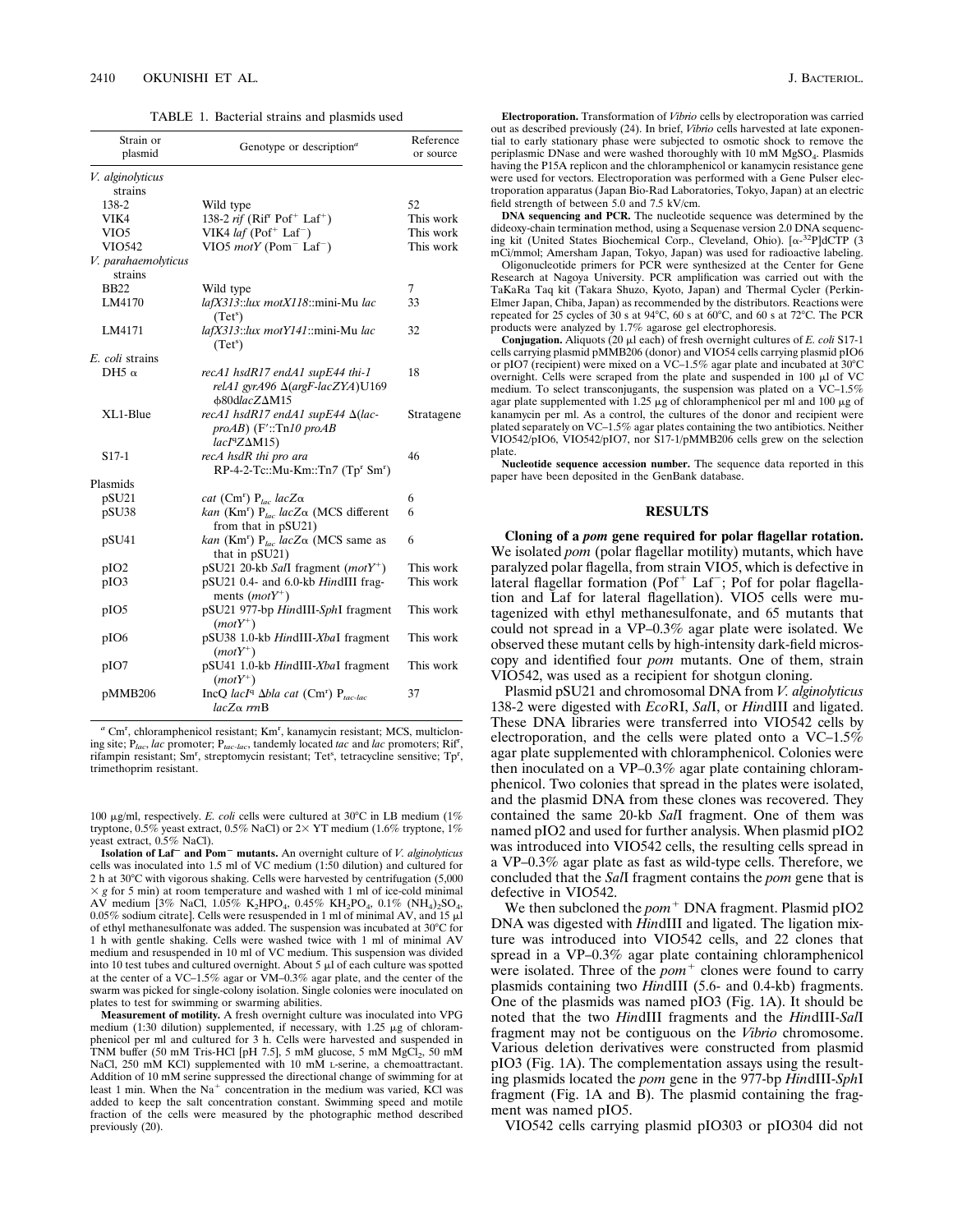

FIG. 1. Deletion mapping of the *pom* gene. (A) Restriction map of plasmid pIO3 and its deletion derivatives. The plasmids carry the fragments indicated by solid lines. Their abilities to complement the defect of strain VIO542 are indicated on the right. Note that the two *Hin*dIII fragments and the *Hin*dIII-*Sal*I fragment may not be contiguous on the *Vibrio* chromosome. Symbols: *A*, *Acc*I; *E*, *Eco*RV; *Ec*, *Eco*RI; *H*, *Hin*dIII; *M*, *Mlu*I; *Nd*, *Nde*I; *Nh*, *Nhe*I; *S*, *Sph*I; *Sa*, *Sal*I; *Se*, *SpeI*; *X*, *XhoI*; MCS, multicloning site in vector pSU21; +, swarmed in VP–0.3% agar plates;  $-$ , did not swarm;  $\pm$ , did not swarm initially but swarms appeared after prolonged incubation. (B and C) Swimming abilities of VIO542 cells carrying various plasmids. Overnight cultures were spotted on VP–0.3% agar plates containing chloramphenicol and incubated at  $30^{\circ}$ C.

swarm in a VP–0.3% agar plate, but tiny swarm colonies appeared after a few hours of incubation (Fig. 1C). The cells purified from these tiny swarm colonies spread in a VP–0.3% agar plate as fast as wild-type cells (data not shown). These results suggest that plasmids pIO303 and pIO304 do not have intact *pom* genes but have parts of it and that the functional *pom* gene was formed by homologous recombination between the mutant *pom* gene on chromosome and the parts of *pom* gene on the plasmids.

Effects of Na<sup>+</sup> concentration and inhibitors on the swimming speed of VIO542 cells carrying the  $\text{pom}^+$  plasmid pIO5. To characterize the polar flagellar motor of strain VIO542 transformed with the  $pom$ <sup>+</sup> plasmid, we examined the effects of sodium ion concentrations and specific inhibitors on the swimming speed of VIO542 cells carrying pIO5. VIO542/pIO5 cells did not swim in the absence of external  $Na<sup>+</sup>$ , and their average swimming speed increased as the  $Na<sup>+</sup>$  concentration increased (Fig. 2A). There was no significant difference in the sodium dependency of swimming speed between VIO542/ pIO5 and  $\overline{V}$ IO5 (Pom<sup>+</sup> Laf<sup>-</sup>) cells. Effects of benzamil (Fig. 2B) and of amiloride and phenamil (data not shown) were also examined. There was little difference, if any, in the effects of the inhibitors between the two strains. These results suggest that strain VIO542/pIO5 has a polar flagellar motor indistinguishable from that of strain VIO5 and that the *pom* gene on the multicopy plasmid pIO5 can function normally in *Vibrio* cells.

**Nucleotide sequence of the** *pom* **gene.** We determined the nucleotide sequence of the 977-bp *Hin*dIII-*Sph*I fragment.

Only one open reading frame of 293 amino acids was found in the region. This gene was named *motY* because the nucleotide sequence was found to be very similar to that of *V. parahaemolyticus motY* (see below). The hydropathy analysis (26) of MotY revealed that there is only one weakly hydrophobic stretch of 21 amino acids very close to the N terminus. This may constitute a membrane-spanning region. The C-terminal region of MotY shows similarities to the C-terminal regions of a number of membrane proteins, such as *E. coli* and *B. subtilis* MotB, *E. coli* OmpA, and *E. coli* Pal (Fig. 3). The C-terminal domains of these proteins are known or presumed to interact with the cell wall peptidoglycan (14, 27). Therefore, the Cterminal domain of MotY may also interact with peptidoglycan to anchor the force-generating components.

While this work was in progress, the nucleotide sequence of *V. parahaemolyticus motY* was published (32). The amino acid sequence of MotY was found to be strikingly similar (94.5% identity) to that of MotY (data not shown). Interestingly, the sequence similarity of the putative transmembrane region between the two proteins is relatively low (71.4% identity). To test whether *V. alginolyticus motY* complements the *motY* mutation of *V. parahaemolyticus*, plasmid pIO5 or the vector pSU21 was introduced into *V. parahaemolyticus* LM4171 (*motY*) and LM4170 (*motX*). LM4171 cells carrying pIO5 formed small swarm colonies in VC 0.3% agar, whereas LM4170/pIO5 cells



FIG. 2. Effects of sodium concentration and the inhibitor benzamil on swimming speed of VIO542 cells carrying plasmid pIO5. (A) Effect of sodium concentration. VIO542/pIO5 or VIO5 cells were grown at  $30^{\circ}$ C for 3 h in VPG medium supplemented with chloramphenicol when necessary. Cells were washed and resuspended in TNM buffer containing various concentrations of NaCl. The total salt concentration was kept constant by adjusting the KCl concentration. (B) Effect of benzamil. Cells were suspended in TNM medium containing 50 mM NaCl and 250 mM KCl. Swimming speeds were measured immediately after the addition of benzamil.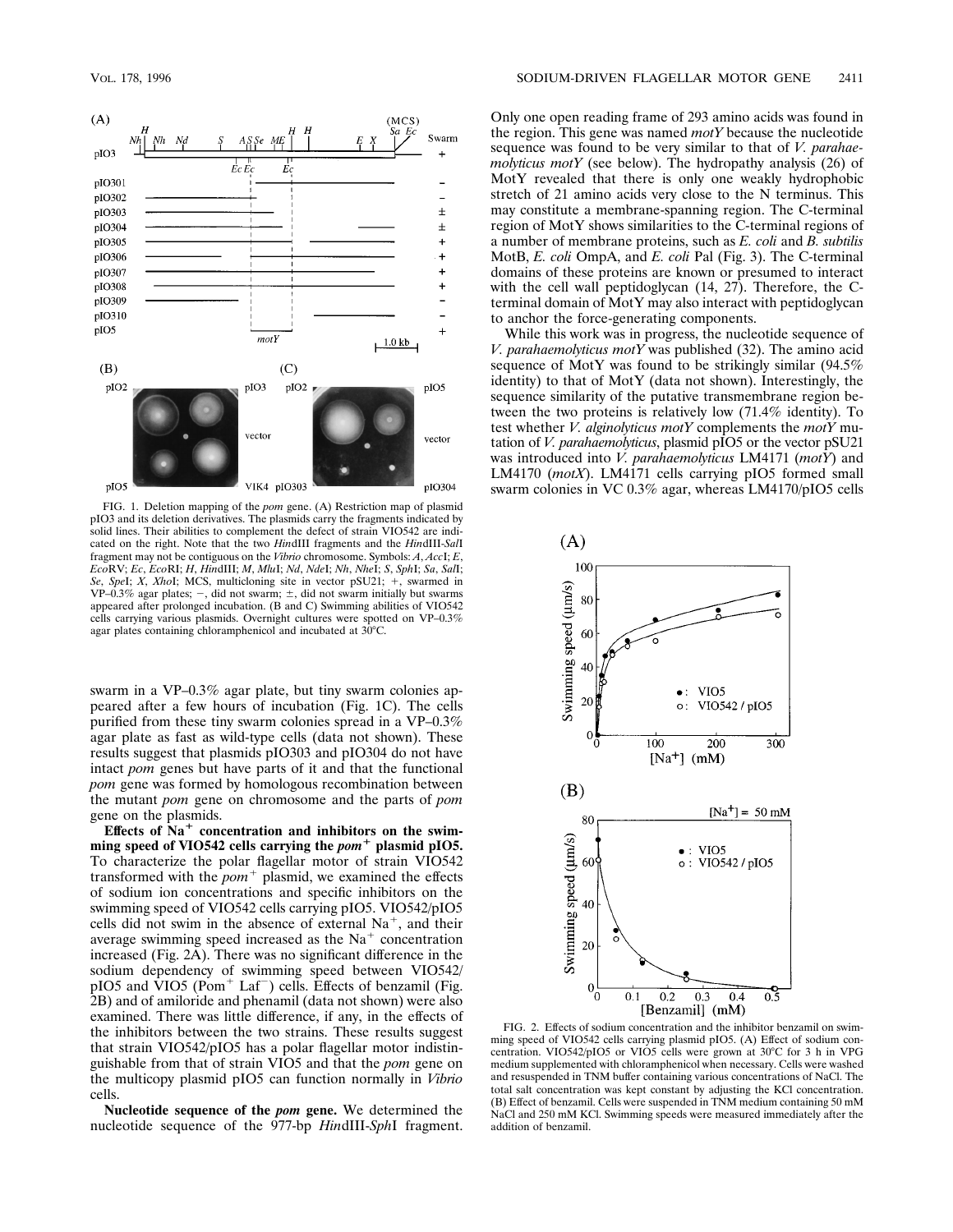| VAMOTY       |                                      | 199: KRLSOIADYIRHNODIDLVLVATYTDSTDGKSASOSLSERRAESLRDYFO |                     |
|--------------|--------------------------------------|---------------------------------------------------------|---------------------|
| VPMOTY       |                                      | 199: KRLAOIADYVRHNODIDLVLVATYTDSTDGKSESOSLSERRAESLRTYFE |                     |
| EMOTB        |                                      | 181: PVLNGI----PNRISLSGHTDDFPYASGEKGYSNWELSADRANASRRELM |                     |
| BMOTB        |                                      | 165: NLLVINP---PRNIIISGHTDNMPIKNS-EFOSNWHLSVMRAVNFMGELI |                     |
| BORFB        |                                      | 150: VLLOTI----PNDIOVEGHTDSRNISTY-RYPSNWELSAARASGVIOYFT |                     |
| EPAL         |                                      | 93: NFLRSNP---SYKVTVEGHADERGTPEY-----NISLGERRANAVKMYLO  |                     |
| EOMPA        |                                      | 243: SOLSNLD-PKDGSVVVLGYTDRIGSDAY-----NOGLSERRAOSVVDYLI |                     |
|              |                                      |                                                         |                     |
|              |                                      |                                                         |                     |
| VAMOTY       |                                      | 249: SLGLPEDRICOVOGYGKRRPIADNGSPIGK---------DKNRRVVISLG |                     |
| VPMOTY       |                                      | 249: SLGLPEDRICOVOGYGKRRPIADNGTPIGK---------DKNRRVVISLG |                     |
| EMOTB        | 227: VGGLDSGKVLRVVGMAATMRLSDRGPDD--  |                                                         | -AVNRRISLLVL        |
| BMOTB        | 211: ENPKLDAKVFSAKGYGEYKPVASNKTAEGR- |                                                         | - SKNRRVEVLIL       |
| BORFB        | 195: SKEKLPSKRFIAVGYADTKPVKDNKTNEHM- |                                                         | --------KENRRVEIMIK |
| EPAL         |                                      | 135: GKGVSADOI-SIVSYGKEKPAVLGHDEAAY---------SKNRRAVLWY- |                     |
| <b>EOMPA</b> |                                      | 282: SKGIPADKI-SARGMGESNPVTGNTCDNVKORAALIDCLAPDRRVEIEVK |                     |
|              |                                      |                                                         |                     |

FIG. 3. Alignment of the C-terminal regions of MotY, MotY, MotB, OmpA, Pal, and OrfB. Residues identical or similar to those in *V. alginolyticus* MotY are indicated by boldface letters and enclosed by boxes. Abbreviations: VAMOTY, *V. alginolyticus* MotY; VPMOTY, *V. parahaemolyticus* MotY; EMOTB, *E. coli* MotB;<br>BMOTB, *B. subtilis* MotB; BORFB, *B. subtilis* OrfB (a MotB-r EOMPA, *E. coli* OmpA.

did not spread at all (data not shown). Microscopic observation revealed that LM4171/pIO5 cells swam by polar flagella with notably low tumbling frequency. Although the reason for this smooth-swimming bias is not clear, these results indicate that the *motY* genes of the two species are functionally exchangeable.

**Comparison of the 5**\* **upstream sequences of the** *motY* **coding regions of the two** *Vibrio* **species.** The *V. alginolyticus motY* coding region starts with the ATG codon that is preceded by a sequence resembling the *E. coli* ribosome binding site (43) (Fig. 4). The *HindIII-SphI* fragment contains only 70 bp of 5' upstream sequence of the *motY* coding region, within which we could not identify a possible promoter sequence. We therefore determined 648 bp of additional upstream sequence. The *V. alginolyticus* sequence (about 1.6 kb) matched well that of *V. parahaemolyticus*. However, the sequence that was proposed to be the  $\sigma^{28}$ -dependent promoter (TAATN<sub>15</sub>GCGCTTGA) for *V. parahaemolyticus motY* (32) was not identified in the *motY* upstream region of *V. alginolyticus* (Fig. 4). The corresponding region (about 80 bp) seemed to be deleted. Instead, we found a sequence (TGGCGAN<sub>5</sub>TTGCA) similar to the  $\sigma^{54}$ -dependent promoter consensus sequence (TGGCACN<sub>5</sub>TTGCA) (38) in the  $-85$  to  $-71$  region (when the first residue of the putative initiation codon is numbered  $+1$ ; Fig. 4). Also in *V*. *parahaemolyticus*, a similar sequence (TGGCGGN<sub>5</sub>TTGCA) was found in the bp  $-84$  to  $-70$  region (Fig. 4).

We examined the *motY* upstream region on the chromosomes of the two *Vibrio* species by using PCR. The two PCR primers were designed as shown in Fig. 5. PCR was performed with pIO3 DNA and genomic DNAs of *V. alginolyticus* wildtype strain 138-2 and *V. parahaemolyticus* wild-type strain BB22. The products from pIO3 and genomic DNA of strain 138-2 were the same size (about 820 bp; Fig. 5). This size agreed well with the size (823 bp) predicted from the nucleotide sequence. On the other hand, the product from BB22 DNA was about 920 bp (Fig. 5). Again, the size agreed with the predicted size (908 bp). These results indicate that the 80-bp deletion described above was not a cloning artifact and that *V. alginolyticus motY* does not have a sequence similar to that of the  $\sigma^{28}$ -dependent promoter.

PCR products from genomic DNAs of the *motY* mutant and the wild-type strains were the same size (data not shown), indicating that the *motY* mutation is a point mutation or small deletion. The complementation assays described above indicated that a part of *motY* gene on pIO303 but not on pIO302 can recombine with the mutant *motY* on VIO542 chromosome to yield functional *motY* (Fig. 1A and C). Therefore, this mutation site is presumed to be in the 462-bp *Spe*I-*Mlu*I region.

We also attempted to identify MotY protein expressed from plasmids in *V. alginolyticus* and in *E. coli*. However, MotY could not be detected in sodium dodecyl sulfate-polyacrylamide gel electrophoresis with Coomassie brilliant blue staining (data not shown). The amount of MotY may be too small for detection in this system.

**Controlled expression of** *motY* **in** *V. alginolyticus.* To control *motY* expression in *V. alginolyticus*, we constructed plasmid pIO6, in which *motY* is placed downstream of the *lac* promoter, by subcloning the 982-bp *Hin*dIII-*Xba*I fragment (containing *motY*<sup>1</sup> *Hin*dIII-*Sph*I region) of plasmid pIO5 into vector pSU38 carrying the kanamycin resistance gene. As a control, plasmid pIO7, in which *motY* is in the opposite orientation, was constructed by subcloning the same fragment into vector pSU41. The relative positions of the unique *Hin*dIII and *Xba*I cloning sites of pSU41 are opposite those of pSU38. Strain VIO542 carrying plasmid pIO6 or pIO7 was conjugated with *E. coli* S17-1 carrying plasmid pMMB206 (resistant to chloramphenicol) which contained the *lacI*<sup>q</sup> gene. Swimming abilities of the resulting strains, VIO542/pIO6/pMMB206 and VIO542/ pIO7/pMMB206, were examined in VP–0.3% agar plates supplemented with chloramphenicol, kanamycin, and various concentrations of isopropyl- $\beta$ -D-thiogalactopyranoside (IPTG) (Fig. 6). In the absence of IPTG, VIO542/pIO6/pMMB206 cells did not spread well from the position where they were inoculated. As the IPTG concentration increased, the cells spread better. The swimming ability was maximal in the presence of 10  $\mu$ M or higher IPTG. However, IPTG did not affect the swimming ability of VIO542/pIO7/pMMB206 cells. Swimming of this strain was rapid at all IPTG concentrations, owing to constitutive expression of *motY* from some promoter on vector pSU41. These results indicate that expression of the *motY* gene in *Vibrio* cells can be artificially controlled by using a *lac* promoter-repressor system. The presence or absence of 1 mM IPTG did not affect growth of VIO542/pIO6/pMMB206 cells significantly (data not shown), indicating that expression of the *motY* gene does not affect cell growth and that the difference in swimming ability described above did not result from the difference in growth rates.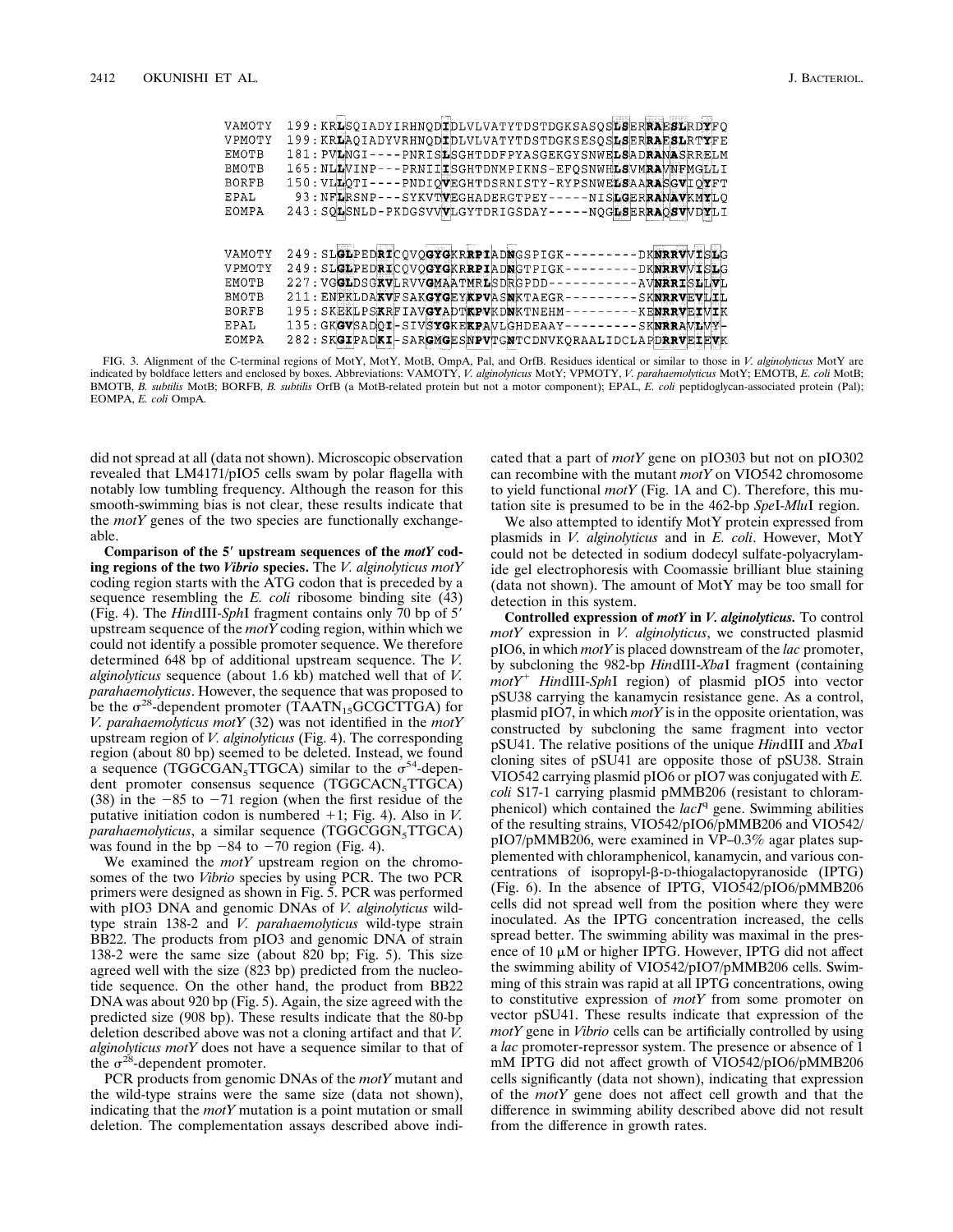- RNaseT START VA -308 : ACGAAAGCGT TTTTTCAAGG TCAGAGCTTC ATTTTTCAAY IS TAATGTCGG CTTATTTTTG ACGAAAACGC TTTTTCAGGG TTAGGGCTTC ATTTTCTATT GTCATGTTGG CTTATTTTTG  $VP - 393 :$ THE RNaseT START VA  $-248$  : TGTGACGAAG GCTGCATTAT TGCAGNTTAT ACCGACGAGA AAAACCGCAA TTTAGGAGAA VP -333 : TGTGACGAAG GCTGCATTAT TGCAGATTAT ATCGATGAGA AAAACCGCAA TTTCGGAGAA AAACGGAATT CTATTTTCCA TCTAATCAAT AAGCTCGCGC GGCGCTTGAG ATAAAGAGCA VP -273 :  $\sigma^{28}$ -dependent promoter?  $\begin{tabular}{lllllllll} \text{VA} & -151 & : & \text{-----} & \text{-----} & \text{---} & \text{---} & \text{---} & \text{---} & \text{---} & \text{---} & \text{---} & \text{---} & \text{---} & \text{---} & \text{---} & \text{---} & \text{---} & \text{---} & \text{---} & \text{---} & \text{---} & \text{---} & \text{---} & \text{---} & \text{---} & \text{---} & \text{---} & \text{---} & \text{---} & \text{---} & \text{---} & \text{---} & \text{---} & \text{---} & \text{$ VP -213 : CAAGTACCGA TTTTTGTATC ACGCAGGTGC ATATTTAACT CGGGAATAGA TACGATTTAG VA -126 : CATGATT--- --------- ----------A ACGTTAATTG TAATA---TC AC---GATAT CGGCATTTGT GGGAGAAATC AGAGCTAGAA TCGTTCATTT TGATACACTC ACCAAGAAAG  $VP - 153$ :  $\sigma^{54}$ -dependent promoter?<br>  $\sum_{n=1}^{\infty}$  $\begin{tabular}{lcccccc} $\sigma^{\text{54}}$-dependent promoter? & $\mathcal{V}^{\text{14}}$ & $\mathcal{V}^{\text{24}}$ & $\mathcal{V}^{\text{24}}$ & $\mathcal{V}^{\text{24}}$ & $\mathcal{V}^{\text{24}}$ & $\mathcal{V}^{\text{24}}$ & $\mathcal{V}^{\text{24}}$ & $\mathcal{V}^{\text{24}}$ & $\mathcal{V}^{\text{24}}$ & $\mathcal{V}^{\text{24}}$ & $\mathcal{V}^{\text{24}}$ & $\mathcal{V}^{\text{24}}$ & $\mathcal{V}^{\text{24}}$ &$ VA  $-94:$ VP  $-93:$ TTAGAGCATT GGCGGGATTT TTGCATGACA ATCGTTGTAG TTTTAATGAT TCCAATTAAC  $\rm SD$  $STARTMotY -$ GGCAACAGAC TGCCGTTTAA GAGACAGTAC TTAGATGAAG AAATGGCTGA TTACTAGTGG VA  $-34:$ \*\*\*\*\* \*\*\*\* \*\*\*\*\*\*\*\* \* \*\*\*\*  $***$ \*\*\*\*\*\*\*\* \*\*\*\*\*\*\*\*\*\* GGCAAAAGAC TGCCGTTT<u>GA GAGA</u>TTGTAC -TAGATGAAT AAATGGCTGA TAACCAGTGG VP  $-33$  : START MotY -VA  $27:$ CGTTGTATTT TCGTTGTTTA GCACAAGCAG TTTTGCTGTG ATGGGCAAAC GTTATGTTGC VP  $27:$ TGTCATGCTT TCACTGCTTA GCGCAAACAG TTACGCGGTG ATGGGCAAGC GTTATGTCGC  $28$  $\overline{m}$  $0002002$ 

| $Q^2$ consensus sequence         | TAAA-N1 5-GCUJATAA<br>$***$<br>$***$ |
|----------------------------------|--------------------------------------|
| V. parahaemolyticus              | TAAT-N15-GCGCTTGA                    |
| $\sigma^{54}$ consensus sequence | TGGCAC-N5-TTGCA<br>**** *****        |
| <i>V. alginolyticus</i>          | TGGCGA-N5-TTGCA<br>***** *****       |
| V. parahaemolyticus              | TGGCGG-N5-TTGCA                      |

FIG. 4. Alignment of 5' upstream regions of *V. alginolyticus* (VA) and *V. parahaemolyticus* (VP) *motY*. The first nucleotide of the initiation codon of each *motY* is numbered +1. ATG and CAT in boldface indicate the initiation codons. Underlines indicate Shine-Dalgarno sequences and the *motY* promoter sequence proposed<br>by McCarter (32). In both species, a gene oriented divergently to sequence for  $\sigma^{54}$ -dependent promoters are indicated by boxes. Below the alignment, possible promoter sequences are listed together with the consensus sequences.

We next examined the effect of *motY* expression on freeswimming cells (data not shown). VIO542/pIO6/pMMB206 cells were cultured in the absence of IPTG, and 1 mM IPTG was added at late exponential phase. The motile fraction was monitored before and after IPTG induction. Cells did not swim at all in the absence of IPTG, suggesting that the recombination described above was negligible in this type of experiment. After induction, the motile fraction reached a maximum within 20 min, although many cells remain nonmotile for unknown reasons. At this time, essentially all motile cells swam at maximal speed. In contrast, when IPTG concentration was decreased, at least some fraction of cells was observed to swim at significantly slower speeds. However, we have not done a quantitative analysis in this regard because the relatively low motile fraction of the cells even after full induction of *motY* made it difficult.

## **DISCUSSION**

Using a previously established electroporation protocol (24), we carried out shotgun cloning of a gene complementing a paralyzed polar flagellum mutation and identified and characterized the gene *motY*, which codes for a putative stator component of the sodium-driven flagellar motor.

The nucleotide sequence of *V. alginolyticus motY* is very similar to that of *V. parahaemolyticus motY*. The 5' upstream regions are also similar, but there is a significant difference. A  $\sigma^{28}$ -dependent promoter sequence is suggested for the latter species  $(32)$ , but the sequence is not conserved in the 5' upstream region of *motY* in *V. alginolyticus*: the corresponding region is deleted. We demonstrated by PCR that this deletion is not a cloning artifact (Fig. 5). Instead, we found a sequence (TGGCGAN5TTGCA) that is very similar to the proposed consensus sequence (TGGCACN<sub>5</sub>TTGCA) for  $\sigma^{54}$ -dependent promoter (38) (Fig. 4). A very similar sequence is found in *V. parahaemolyticus motY* (Fig. 5). Within the consensus, a GG motif is invariant and a GC motif is almost completely conserved in the  $\sigma^{54}$ -dependent promoter family (35). Both motifs are perfectly conserved in sequences upstream of *motY* in both species. Furthermore, the *V. alginolyticus* gene (*rpoN*) encoding  $\sigma^{54}$  has recently been cloned as a gene essential for polar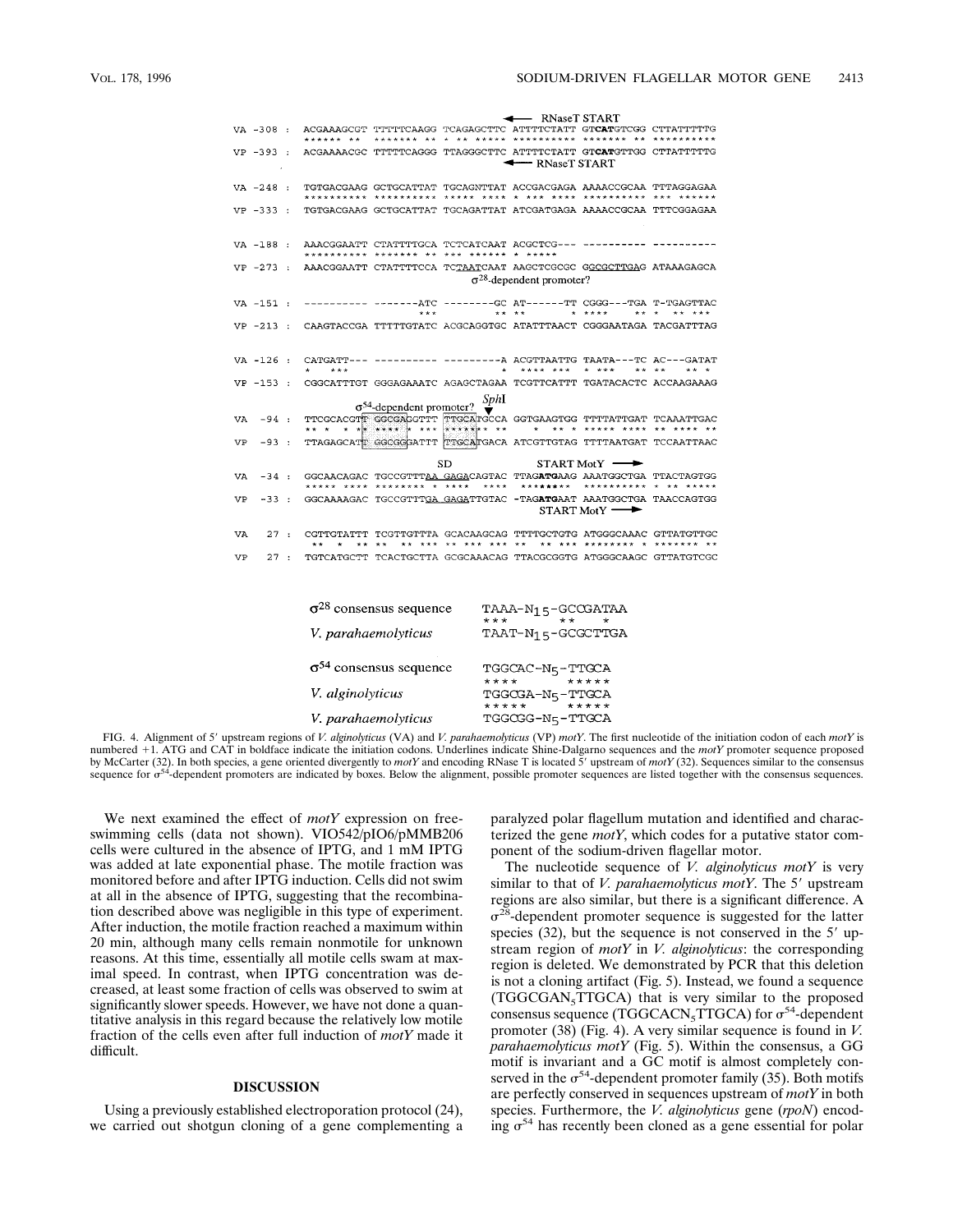

FIG. 5. PCR amplification of the 5' upstream regions of *V. alginolyticus* and *V. parahaemolyticus motY* from chromosomal DNAs. PCR primers MotY2 (dA CCTTGTCTTTCGTAGTGCAAAATCG) and MotY3 (dTGTGTGACGAAG GCTGC) were designed as indicated. This primer pair is presumed to amplify the region containing the proposed promoter sequences and *Spe*I and *Mlu*I restriction sites. The gene *rnt* encodes a polypeptide similar to *E. coli* RNase T (32; see also Fig. 4). Lanes: Marker,  $\phi$ X174 DNA digested with *HaeIII*; pIO3, PCR products from plasmid pIO3; 138-2, PCR products from chromosomal DNA of *V. alginolyticus* wild-type strain 138-2; BB22, PCR products from chromosomal DNA of *V. parahaemolyticus* wild-type strain BB22.

flagellar synthesis (23a). From the available data, we suggest that *motY* is transcribed from  $\sigma^{54}$ -dependent promoters in both species. In several other polarly flagellated bacteria, such as *Caulobacter crescentus* and *Pseudomonas aeruginosa*, some flagellar genes are transcribed from  $\sigma^{54}$ -dependent promoters (13, 39, 49, 53).

As demonstrated for *V. parahaemolyticus* MotB by McCarter (32), the amino acid sequence of the carboxyl-terminal region of *V. alginolyticus* MotY (about 60 amino acids in length) shows remarkable similarity to sequences of a number of outer membrane proteins known to associate with peptidoglycan, including a major outer membrane protein OmpA and peptidoglycan-associated lipoprotein Pal. The C-terminal portions of OmpA and Pal are believed to be located in the periplasm to interact with peptidoglycan (14, 27). As discussed by De Mont and Vanderleyden (17), the *motB* products of *E. coli* (a



FIG. 6. Controlled expression of *motY* in *V. alginolyticus*. VIO542/pIO6/ pMMB206 and VIO542/pIO7/pMMB206 colonies were picked and inoculated onto VP–0.3% agar plates containing chloramphenicol, kanamycin, and various concentrations of IPTG. The plates were incubated at 30°C for 5 h. Orientation of *motY* relative to the *lacUV5* promoter is indicated below the photographs.

gram-negative bacterium) and *B. subtilis* (a gram-positive bacterium), the former of which has been shown to span the cytoplasmic membrane once in the region close to its N terminus and the C-terminal domain is located in the periplasmic space (15), have features in common with this C-terminal domain. The positively charged arginine residues in this domain are postulated to be involved in noncovalent linkage of Pal with peptidoglycan (27) and are essential for MotB function in *E. coli* (11). As in MotB (17), almost all of these residues are conserved in MotY. Therefore, MotY is likely to interact with peptidoglycan to anchor the sodium-driven flagellar motor.

McCarter (33) has identified *motX* encoding another component of the *V. parahaemolyticus* polar flagellar motor that has a single putative transmembrane segment and suggested that MotX forms a sodium channel because expression of *motX* in *E. coli* resulted in growth retardation and this inhibitory effect was reversed by amiloride. We identified by PCR a *motX*-related gene in *V. alginolyticus* (unpublished results).

Why are MotX and MotY so different from MotA and MotB? Difference of the coupling ions may be one reason. However, for example, sodium-translocating  $F_0F_1$ -ATP synthetase of *Propionigenium modestum* is related to the protontranslocating enzyme of *E. coli* (2, 22). Therefore, we may also have to account for the facts that the polar flagellum of *Vibrio* cells is covered by a sheath (1) and that its rotation is very fast (28, 40). These motor components might be evolved to meet with a large mechanical force required for rotation. In this regard, it is interesting that MotX and MotY are similar in membrane topology and have identical four-residue sequences at the corresponding positions (33). These residues are perfectly conserved in MotY.

As an initial step for further investigations of these motor components, we succeeded in regulating *motY* gene expression in *V. alginolyticus* by using a *lac* promoter-repressor system (to our knowledge, this is the first case in which expression of any gene is controlled artificially in marine *Vibrio* cells). Swimming ability increased with increasing concentrations of the inducer IPTG, and swimming fraction increased after addition of IPTG. Using this system, we observed that some cells swam with suboptimal speeds at lower concentrations of IPTG. This finding is consistent with the prediction that MotY may be a constituent of the force-generating unit. To clarify this, it will be necessary to examine in detail the relation between *motY* expression and torque generation. It will be interesting to see whether the rotation rate of a single motor, which can be monitored by a tethered cell method (45) or by laser dark-field microscopy (25, 40), increases stepwise when increasing numbers of MotY subunits are incorporated into a motor, as observed for *E. coli* MotA and MotB (9, 12).

### **ACKNOWLEDGMENTS**

We thank L. McCarter and V. M. Morales for kindly providing strains and plasmids and S. Kudo for helpful discussion. We especially thank R. M. Macnab for critically reading the manuscript.

This work was supported in part by grants-in-aid for scientific research to I.K. from the Ishida Foundation and to I.K. and M.H. from the Ministry of Education, Science and Culture of Japan.

#### **REFERENCES**

- 1. **Allen, R. D., and P. Baumann.** 1971. Structure and arrangement of flagella in species of the genus *Beneckea* and *Photobacterium fischeri*. J. Bacteriol. **107:**295–302.
- 2. **Amann, R., W. Ludwig, W. Laubinger, P. Dimroth, and K. H. Schleifer.** 1988. Cloning and sequencing of the gene encoding the beta subunit of the sodium ion translocating ATP synthetase of *Propionigenium modestum*. FEMS Microbiol. Lett. **65:**253–260.
- 3. **Atsumi, T., Y. Maekawa, H. Tokuda, and Y. Imae.** 1992. Amiloride at pH 7.0 inhibits the Na<sup>+</sup>-driven flagellar motors of *Vibrio alginolyticus* but allows cell